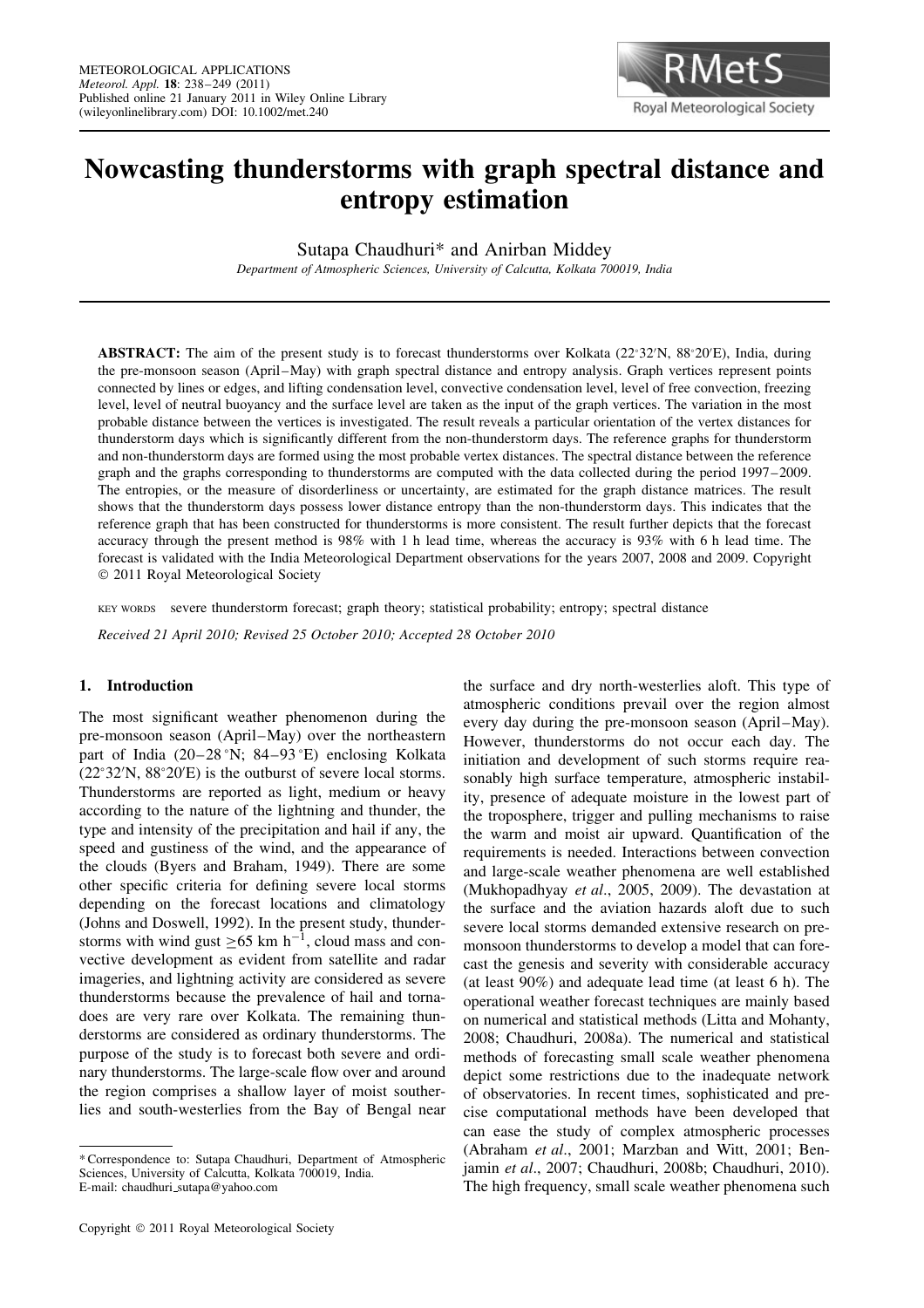| Events          |                     | Mean distances between graph vertices with standard deviations |                         |                  |                      |  |  |  |  |
|-----------------|---------------------|----------------------------------------------------------------|-------------------------|------------------|----------------------|--|--|--|--|
|                 | Surface to          | Surface to                                                     | Surface to              | Surface to       | Surface to           |  |  |  |  |
|                 | $LCL$ (m)           | $CCL$ (m)                                                      | LFC(m)                  | FL(m)            | $LNB$ (m)            |  |  |  |  |
| Thunderstorm    | 552 $(\pm 250.8)$   | $1610 (\pm 285.8)$                                             | $2100.1~(\pm 428)$      | 4458 $(\pm 346)$ | 13272.2 $(\pm 1320)$ |  |  |  |  |
| No thunderstorm | 646.2 $(\pm 362.4)$ | $2125 (\pm 348.6)$                                             | $2689.4 \ (\pm 1053.2)$ | 4638 $(\pm 506)$ | 11 235 $(\pm 2503)$  |  |  |  |  |

Table I. Fitted normal distribution parameters of the observed distances between the vertices for thunderstorm days.

as thunderstorms are highly non-linear and chaotic in nature. The deterministic chaos inherent in the occurrence of such weather events has been identified (Chaudhuri, 2006).

The purpose of the present paper is to bring the concept of graph theory to the study of thunderstorms. The method of graph theory sometimes performs better than the other conventional techniques because it can deal with the complexity, non-linearity and inherent chaos of a particular system in its flexible structure (El-Ghoul, 2002; Chaudhuri, 2007; Chaudhuri and Middey, 2009). Nowcasting and very short range forecasts of thunderstorms is one of the major challenges for atmospheric scientists and meteorologists (Charba, 1979). The significance of the altitudes of lifting condensation level (LCL), convective condensation level (CCL), level of free convection (LFC), freezing level (FL) and the level of neutral buoyancy (LNB) from the surface level and their intermediate distances are explored in this study using the upper air radiosonde/rawinsonde data of 0000 and 1200 UTC during the pre-monsoon season (April–May) over the Kolkata station. A graph distance matrix is formed with 10 years (1997–2006) data. The spectral distances and entropies are estimated for various thunderstorm days. The thunderstorm days of 2007, 2008 and 2009 are selected for the validation of the graph theoretical forecast with real time Doppler weather radar output, satellite products and the India Meteorological Department (IMD) forecast.

#### **2. Materials and methods**

## 2.1. Meteorological data

The upper air radiosonde/rawinsonde (RS/RW) data at 0000 and 1200 UTC used in the present study were collected from www.weather.uwyo.edu during the pre–monsoon season (April–May) for the years 1997–2009. The location of the study is Kolkata (22°32′N, 88°20′E) (station no. 42 809). The record of the occurrences of 140 thunderstorms (both severe and ordinary) are collected from the Regional Meteorological Centre, (RMC), Kolkata, India. The records include the time of occurrence, duration, maximum wind speed, direction of squall advancement and available satellite and radar observations.

The input variables used in the present study are the RS/RW sounding data. The altitudes of the lifting condensation level (LCL), convective condensation level (CCL), level of free convection (LFC), freezing level (FL) and level of neutral buoyancy (LNB) from the surface level are computed and taken as the input parameters for the graph spectral distance and entropy estimation (Table I). Twenty thunderstorm days, along with non-thunderstorm days of 2007, 2008 and 2009, were selected for the validation of the graph theoretical forecast with real time Doppler weather radar output, satellite imageries and Indian Meteorological Department (IMD) observations.

## 2.2. Methodology

Statistical probability distribution function and graph distance analysis with entropy and spectral distance estimation are adopted as the methodology of the present study.

## *2.2.1. Graph theory – a brief outline*

Graph theory is a very important branch of theoretical mathematics and computer science that has immense application potential in real world problems. The applicability of graph theory is established in the study of complex atmospheric processes (Chaudhuri and Middey, 2009). A graph includes a set of vertices  $(V_i)$  and edges  $(E_i)$  (Appendix A):

$$
G = \{V(G), E(G)\}\tag{1}
$$

 $V(G)$  represents the set of vertices whereas  $E(G)$  represents the set of edges.

Each graph is composed of an incidence and adjacency matrix. The incidence matrix of a graph G is represented as:

$$
M(G) = [m_{ij}] \tag{2}
$$

where  $m_{ij}$  is the number of times the vertex  $(v_i)$  or edge  $(e_i)$  are incident.

A graph  $(G)$  can also be represented by its adjacency matrix:

$$
A = (a_{ij})_{n \times n}.\tag{3}
$$

The adjacency matrix of a graph is an  $(n \times n)$  matrix,  $A = (a_{i,j})$  in which the entry  $a_{i,j} = 1$ , if there is an edge from vertex  $i$  to vertex  $j$  and is 0 if there is no edge between them.

The eccentricity,  $\varepsilon(v)$ , of a graph vertex (v) in a connected graph G is the maximum graph distance between  $(v)$  and any other vertex  $(u)$  of G. All vertices are defined to have infinite eccentricity for a disconnected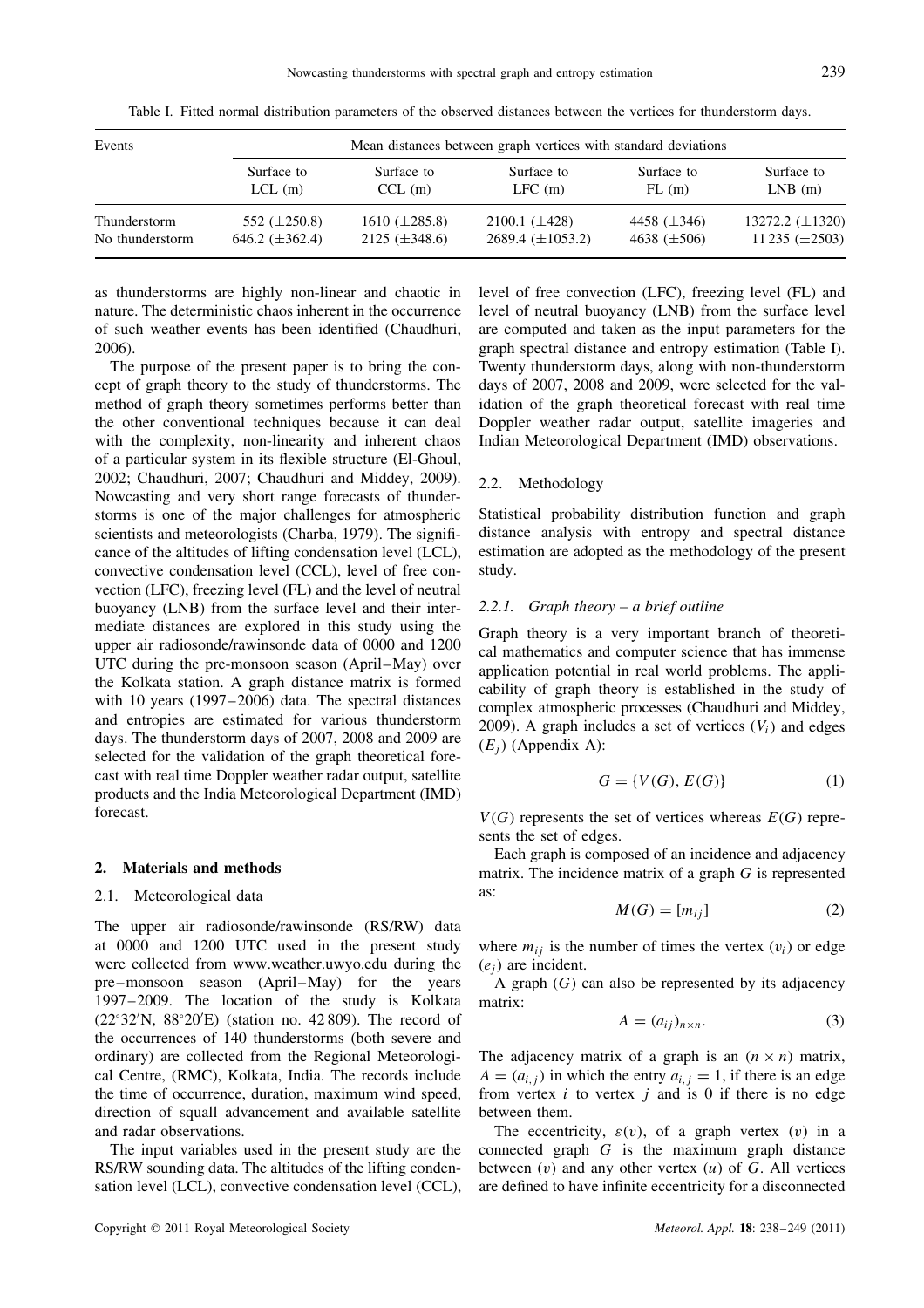graph (Biggs, 1993). The maximum eccentricity is the graph diameter, whereas the minimum eccentricity is the graph radius. The distance between two vertices in a graph is the number of edges in a shortest path connecting them. This is also known as the geodesic distance. In a weighted or digraph graph, each edge is associated with some values depending on the application.

## *2.2.2. Probability distribution – a brief outline*

A probability distribution describes the values and probabilities that a random event can take place (Wilks, 1995). A continuous distribution describes events over a continuous range, where the probability of a specific outcome is zero.

Discrete distributions are characterized by a probability mass function, *p*:

$$
F(x) = P_r[X \le x] = \sum_{x_i \le x} p(x_i)
$$
 (4)

A probability distribution is called continuous if its cumulative distribution function is continuous, which means that it belongs to a random variable  $X$  for which  $P_r[X = x] = 0$  for all x in R. These distributions can be characterized by a probability density function which is a non-negative Lebesgue integral function f defined on the real numbers as:

$$
F(x) = P_r[X \le x] = \int_{-\infty}^{x} f(t)dt
$$
 (5)

The normal distribution or Gaussian distribution is an important family of continuous probability distributions that is applicable in many fields. Each member of the family may be defined by two parameters, location and scale: the mean  $(\mu)$  and variance (standard deviation squared)  $\sigma^2$ , respectively to indicate that a real-valued random variable X is normally distributed with mean  $\mu$ and variance  $\sigma^2 \ge 0$  as  $X \sim N(\mu, \sigma^2)$ . The continuous probability density function of the normal distribution is the Gaussian function:

$$
\phi_{\mu,\sigma^2}(x) = \frac{1}{\sigma^2 \sqrt{2\pi}} \exp\left(-\frac{(x-\mu)^2}{2\sigma^2}\right)
$$

$$
= \frac{1}{\sigma} \varphi\left(\frac{(x-\mu)}{\sigma}\right), \quad x \in R. \tag{6}
$$

#### *2.2.3. Implementation procedure*

The purpose of the present study is to find the set of most probable vertex distances among the altitudes of

the selected levels from the surface level that play significant role in the initiation and severity of thunderstorms (Neumann, 1971; Jacovides and Yonetani, 1990; Anderson, 1996; Manohar *et al*., 1999; Baldi *et al*., 2008). Ten years sounding data are analysed within the period from 1997 to 2006 for the pre-monsoon months of April and May. The probability distribution of various thunderstorm days from the 10 years data has identified a particular range of vertex distances for thunderstorm days which are significantly different from the non-thunderstorm days (Table I).

Graphs with six vertices  $V_{\text{LCL}}$ ,  $V_{\text{CCL}}$ ,  $V_{\text{LFC}}$ ,  $V_{\text{FI}}$ ,  $V_{\text{LNB}}$ and  $V_{\text{surface}}$  are constructed. The maximum possible distances (eccentricity) from  $V_{\text{surface}}$  to other five vertices are estimated (Table II). The normal distributions of the set of vertex distances are plotted to find the most probable combination that is responsible for the genesis of thunderstorms. Each graph corresponding to the thunderstorm days has 15 individual edges (Figure 1): surface to LCL  $(e_1)$ , surface to CCL  $(e_2)$  surface to LFC  $(e_3)$ , surface to FL (e<sub>4</sub>), surface to LNB (e<sub>5</sub>), LCL to LFC (e<sub>6</sub>), LCL to CCL  $(e_7)$ , LCL to FL  $(e_8)$ , LCL to LNB  $(e_9)$ , LFC to CCL  $(e_{10})$ , LFC to FL  $(e_{11})$ , LFC to LNB  $(e_{12})$ , FL to CCL  $(e_{13})$ , FL to LNB  $(e_{14})$  and LNB to CCL  $(e_{15})$ . The ranges and patterns of the edges are observed for different thunderstorm days. Two different categories of thunderstorms are considered that occurred on 24 April 2000 (severe thunderstorm) and 30 April 1997 (ordinary thunderstorm) with CAPE values 3055 and 3835 J kg<sup>-1</sup> respectively (Figure 2). The figure shows that the severe thunderstorm day has less CAPE values than the ordinary thunderstorm day. However, the CIN values for severe and ordinary thunderstorm days are 99 and 178 J  $kg^{-1}$  respectively. CAPE is a very important parameter for understanding the character of thunderstorms. However, the release of the available energy (CAPE) to the atmosphere as kinetic energy for generating thunderstorm activity requires some inhibition energy (CIN) to overcome. If that much inhibition energy is absent then CAPE cannot be released in the atmosphere. One of the crucial reasons for selecting different altitudes of the important levels (LCL, CCL, LFC, LNB and FL) is that the convective energies (CAPE and CIN) enclosed within the levels sometimes mislead the forecasters, whereas the distance analysis of the altitudes of the significant levels may provide a more realistic forecast.

The distance graphs are normalized between 0 and 1 (Comric, 1997):

$$
X_i = 0 + 1.0 \frac{(O_i - O_{\min})}{(O_{\max} - O_{\min})}
$$
 (7)

Table II. Most probable distances between the vertices of the reference graphs for thunderstorm days.

| Events          | Surface to | Surface to | Surface to | Surface to | Surface to |
|-----------------|------------|------------|------------|------------|------------|
|                 | $LCL$ (m)  | $CCL$ (m)  | $LFC$ (m)  | FL(m)      | $LNB$ (m)  |
| Thunderstorm    | 550        | 1600       | 2000       | 4450       | 13 300     |
| No thunderstorm | 650        | 2100       | 2700       | 4600       | 10000      |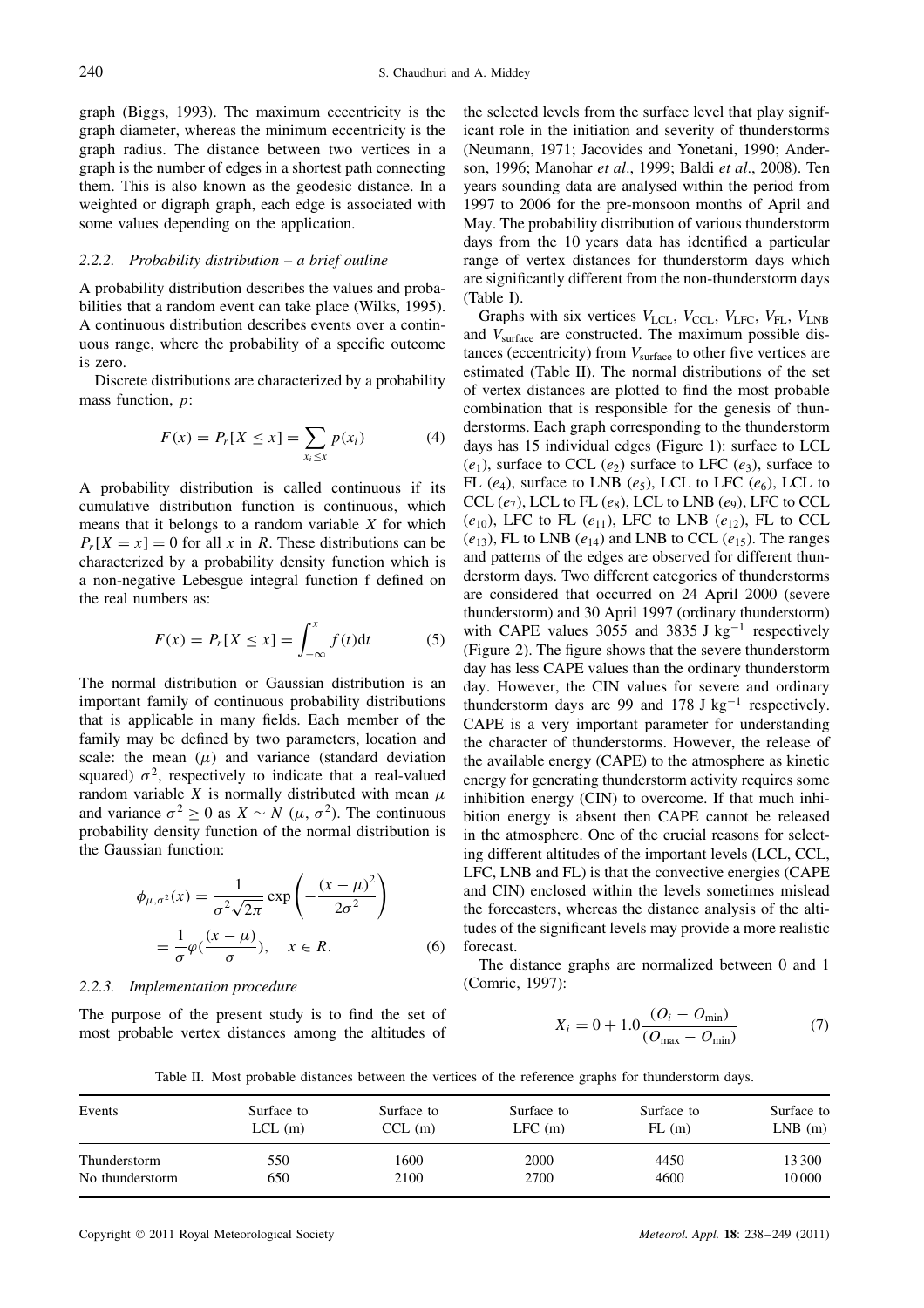

Figure 1. The reference graphs for thunderstorm and no thunderstorm days with vertex distances and edges of the graphs through 10 year (1997–2006) data analyses during pre-monsoon season over Kolkata.  $\blacksquare$ : reference graph for severe thunderstorm;  $\blacksquare$ : reference graph for no thunderstorm.



Figure 2. Radiosonde plot showing almost same CAPE value but different CIN values for (a) severe thunderstorm with wind speed 110 km h−<sup>1</sup> and (b) ordinary thunderstorm with wind speed 40 km h−<sup>1</sup> over Kolkata. This figure is available in colour online at wileyonlinelibrary.com/journal/met

where,

 $O_i$  = actual number of observations  $O_{\text{max}}$  = maximum number of observations  $O_{\text{min}}$  = minimum number of observations

The distance  $\geq 15000$  m is designated as  $(O_{\text{max}})$  and is taken to be 15 000 m and the minimum distance  $(O_{\text{min}})$ is taken to be 0.

Equation (7) thus, reduces to:

$$
X_i = 0 + 1.0 \frac{(O_i)}{15\,000} \tag{8}
$$

The entropy measure of the edges is:

$$
E = -\sum (w_i \times \ln \, w_i) \tag{9}
$$

where,  $w_i$  is the normalized weight of the edge  $e_i$ .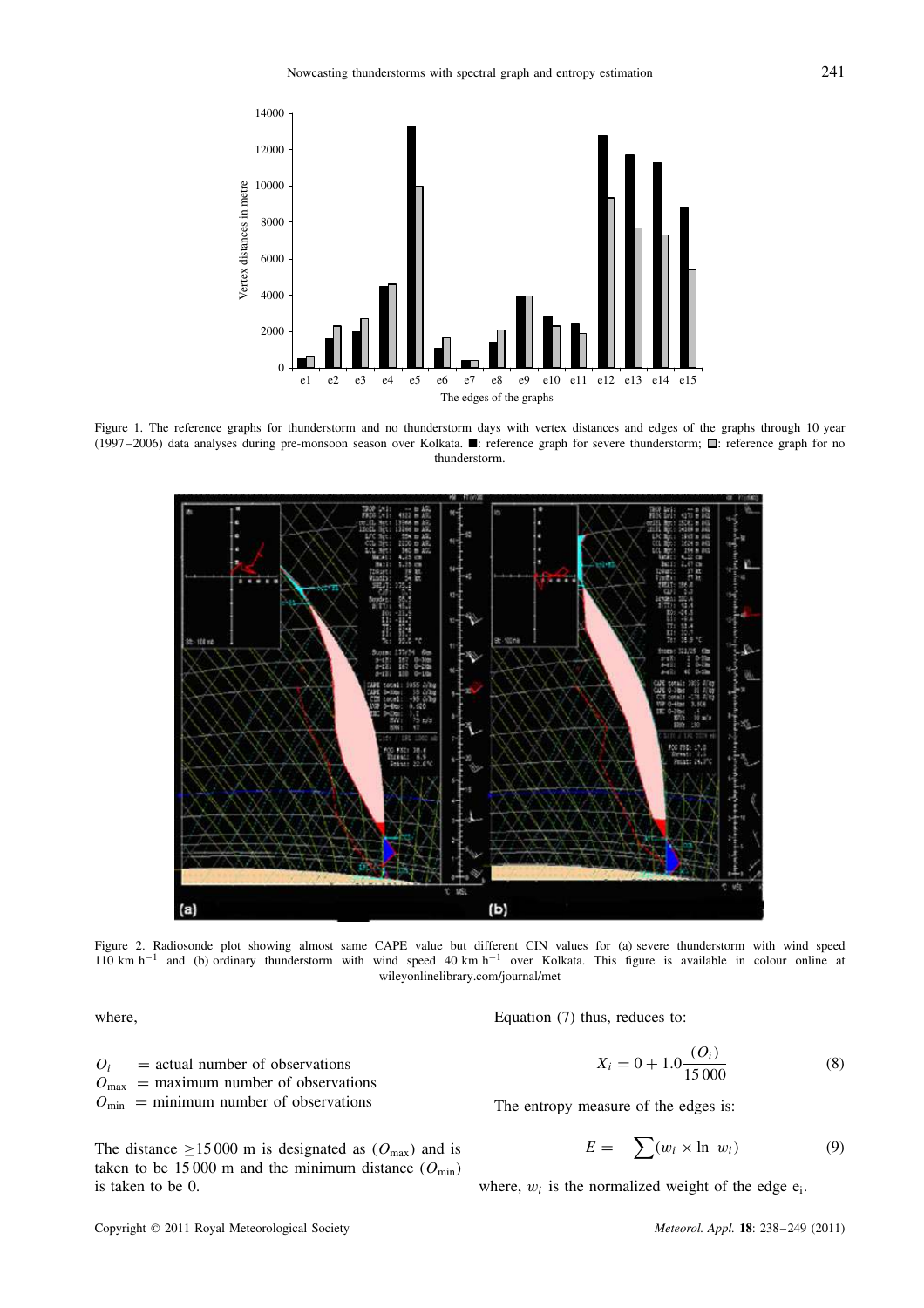|  |  | Table III. The cross-validation of the graph entropy and spectral distance patterns with Doppler Weather Radar and IMD forecast. |
|--|--|----------------------------------------------------------------------------------------------------------------------------------|
|  |  |                                                                                                                                  |

| Dates                    | Entropy | Spectral distance from<br>reference graph |       | Forecast with lead time | Actual observation  | Maximum wind<br>gusts $(km h^{-1})$ |  |
|--------------------------|---------|-------------------------------------------|-------|-------------------------|---------------------|-------------------------------------|--|
|                          |         | Thunderstorm                              | No Ts |                         |                     |                                     |  |
| 09 April 2007            | 1.12    | 0.12                                      | 0.53  | Thunderstorm (6 h)      | Thunderstorm        | 70                                  |  |
| 12 April 2007            | 1.21    | 0.022                                     | 0.68  | Thunderstorm (4 h)      | <b>Thunderstorm</b> | 71                                  |  |
| 26 April 2007            | 1.04    | 0.11                                      | 0.72  | Thunderstorm $(5 \; h)$ | Thunderstorm        | 59                                  |  |
| 12 May 2007 <sup>a</sup> | 1.68    | 0.52                                      | 0.03  | No thunderstorm $(1 h)$ | Thunderstorm        | 52                                  |  |
| 21 May 2007              | 1.15    | 0.02                                      | 0.39  | Thunderstorm (8 h)      | Thunderstorm        | 81                                  |  |
| 08 May 2008              | 1.21    | 0.20                                      | 0.63  | Thunderstorm (2 h)      | Thunderstorm        | 48                                  |  |
| 24 May 2008              | 0.98    | 0.03                                      | 0.76  | Thunderstorm (8 h)      | Thunderstorm        | 72                                  |  |
| 03 May 2009              | 0.99    | 0.09                                      | 0.73  | Thunderstorm (4 h)      | Thunderstorm        | 82                                  |  |
| 11 May 2009              | 1.10    | 0.11                                      | 0.59  | Thunderstorm (6 h)      | Thunderstorm        | 87                                  |  |
| 15 May 2009              | 1.15    | 0.03                                      | 0.64  | Thunderstorm (6 h)      | thunderstorm        | 67                                  |  |

Ts - Thunderstorm.

<sup>a</sup> This is the event missed by this method.

| Table IV. Contingency table used for computation of forecast quality. |  |  |  |
|-----------------------------------------------------------------------|--|--|--|
|                                                                       |  |  |  |

| Forecast |                |                | Observed       |                            |
|----------|----------------|----------------|----------------|----------------------------|
|          |                | Yes            | N <sub>0</sub> |                            |
|          | Yes            | 8 ( <i>a</i> ) | 1(b)           | 9 $(a + b)$                |
|          | N <sub>0</sub> | 2(c)           | 9(d)           | 11 $(c+d)$                 |
|          |                | 10 $(a + c)$   | 10 $(b+d)$     | 20 ( $N = a + b + c + d$ ) |

In information theory, entropy is a measure of the uncertainty associated with a random variable. The distance entropies are estimated for thunderstorm and nonthunderstorm days.

Spectral analyses in graph theory facilitate in fixing the bounds on the distributions of eigenvalues. Some eigenvalues have been referred to as the algebraic connection patterns of a graph (Chung, 1992). Graph eigenvalues have applications in wide areas and in different contexts. The spectral distance between the two graphs  $G$  and  $H$ are computed using the  $K$  largest positive eigenvalue of the corresponding adjacency matrix as:

$$
d(G, H) = \sqrt{\sum_{i=1}^{K} (\lambda_i - \mu_i)^2 / \min\{\sum_{i=1}^{K} \lambda_i^2, \sum_{i=1}^{K} \mu_i^2\}}
$$
(10)

where,  $\lambda_i$  represents the eigenvalues of graph G and  $\mu_i$  represents the eigenvalues of graph H. If the two graphs are similar then the spectral distance between them becomes 0. Two reference graphs, one for thunderstorm and the other for non-thunderstorm days, are constructed with the statistical analysis (Table I). The spectral distance between the graph of daily observation and the reference graph for both thunderstorm and non-thunderstorm days are evaluated. The most probable vertex distances are shown in Table II. Validation of the model is made with the observation of 2007, 2008 and 2009 (Table III). To ensure a better quantitative measure,

the forecast skills of the model are computed from a contingency table (Table IV) using True Skill Statistic (TSS), Heidke Skill Score (HSS) and Yule's Q.

The formulae of the skill scores are:

$$
TSS = \frac{(ad - bc)}{(a + c)(b + d)}
$$
(11)

$$
HSS = \frac{2(ad - bc)}{[(a + c)(c + d) + (a + b)(b + d)]}
$$
(12)

$$
\text{Yule's } Q = \frac{(ad - bc)}{(ad + bc)}\tag{13}
$$

#### **3. Results and discussion**

The vertex distance between  $V_{\text{surface}}$  and  $V_{\text{LFC}}$  is observed to be much less on thunderstorm days than that of nonthunderstorm days, indicating that for the genesis of thunderstorms the free convection initiates from a much lower depth of the atmosphere, whereas the vertex distance from  $V_{\text{surface}}$  to  $V_{\text{LNB}}$  is greater for thunderstorm days than that of non-thunderstorm days, depicting that the depth of cloud has to be more for severe thunderstorms. However, there is hardly any distinct pattern for the vertex distance  $V_{\text{surface}}$  to  $V_{\text{LCL}}$  (Figure 3), whereas the vertex distance  $V_{\text{surface}}$  to  $V_{\text{CCL}}$  shows a significant variation between thunderstorm and non-thunderstorm days (Figure 4). The CCL comes down during thunderstorms over Kolkata in the pre-monsoon season (April, May), while it remains much above during non-thunderstorm days (Table I). The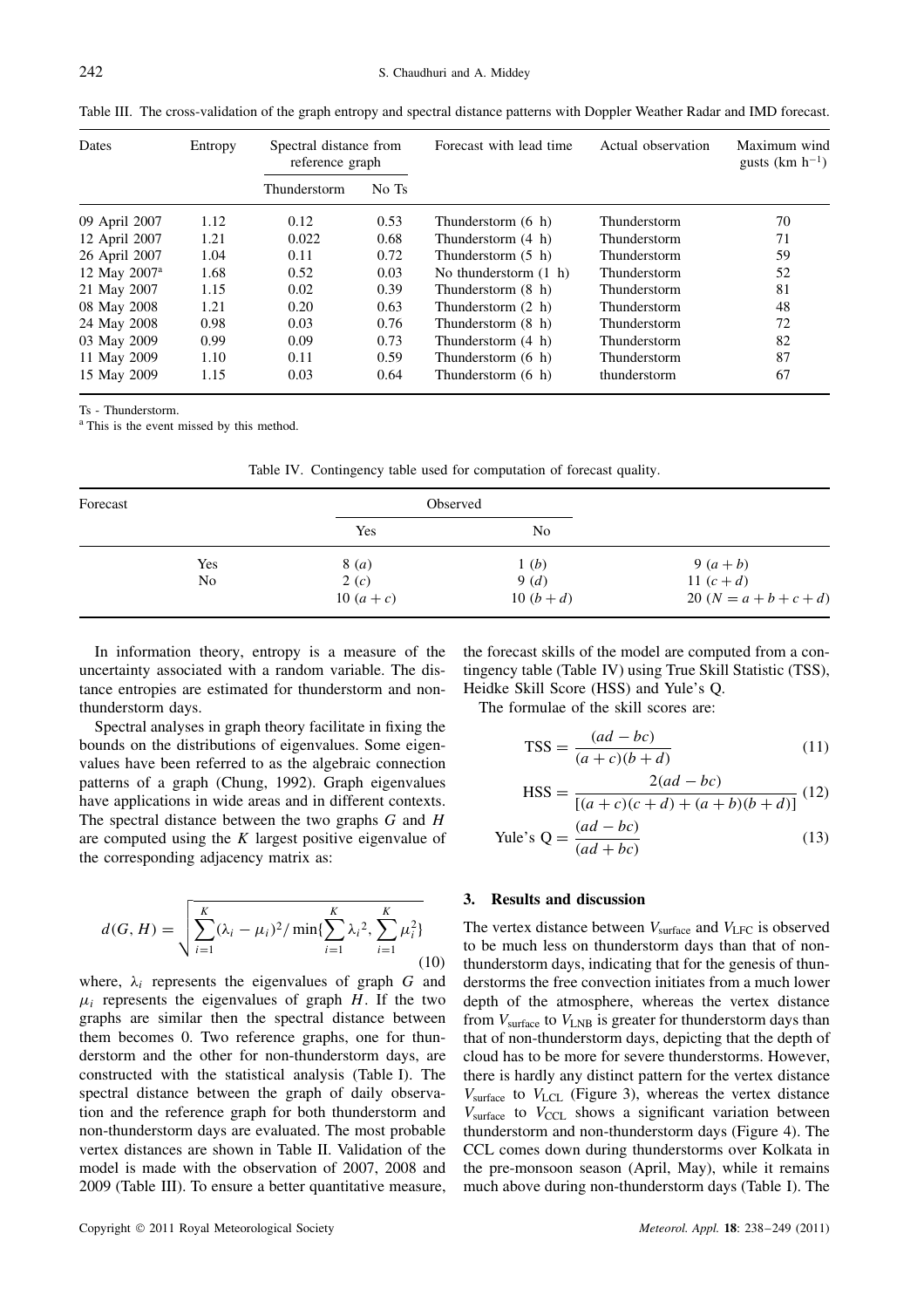

Figure 3. Box plot showing the variation in altitudes of lifting condensation level (LCL) during thunderstorm and non-thunderstorm days over Kolkata.



Figure 4. Box plot showing the variation of convective condensation level (CCL) during thunderstorm and non-thunderstorm days over kolkata.

CCL represents the cloud base when air is heated from below to the convective temperature, without mechanical lift. The vertex distance  $V_{\text{surface}}$  to  $V_{\text{FL}}$  shows a significant difference between thunderstorm and non-thunderstorm days (Figure 5). The freezing level determines the depth of the atmosphere that is above freezing  $(0^{\circ}C)$ . If the freezing level is high in the atmosphere, hailstones will have more time to melt than if the freezing level is close to the surface. A high freezing level also decreases the vertical depth in which hailstone formation and growth is possible.

The statistical distribution of the vertex distances for both thunderstorm and non-thunderstorm days are shown (Figures 3–7). The box-and-whisker diagrams show that the variations in the vertex distances are more for non-thunderstorm days while are comparatively less for thunderstorm days. The bottom and top of the box represent  $25<sup>th</sup>$  and  $75<sup>th</sup>$  percentile respectively and the whiskers represent minimum and maximum values. It can thus be surmized that the analyses of the altitudes of LCL, CCL, LFC, FL and LNB from the surface level might aid the forecast of thunderstorms more precisely using the graph distance optimization method.



Figure 5. Box plot showing the variation in altitudes of level of free convection (LFC) during thunderstorm and non-thunderstorm days over Kolkata.



Figure 6. Box plot showing the variation in altitudes of freezing level (FL) during Thunderstorm and non-thunderstorm days over Kolkata.



Figure 7. Box plot showing the variation in altitudes of level of neutral buoyancy (LNB) during thunderstorm and non-thunderstorm days over Kolkata.

Normal probability distribution is implemented to the sample set of thunderstorm and non-thunderstorm days. The maximum probability density for thunderstorms is observed to be in a particular range (Table I). However, the probability densities for non-thunderstorm days are observed to be remarkably different from thunderstorm days (Table II). The selected vertex distances of the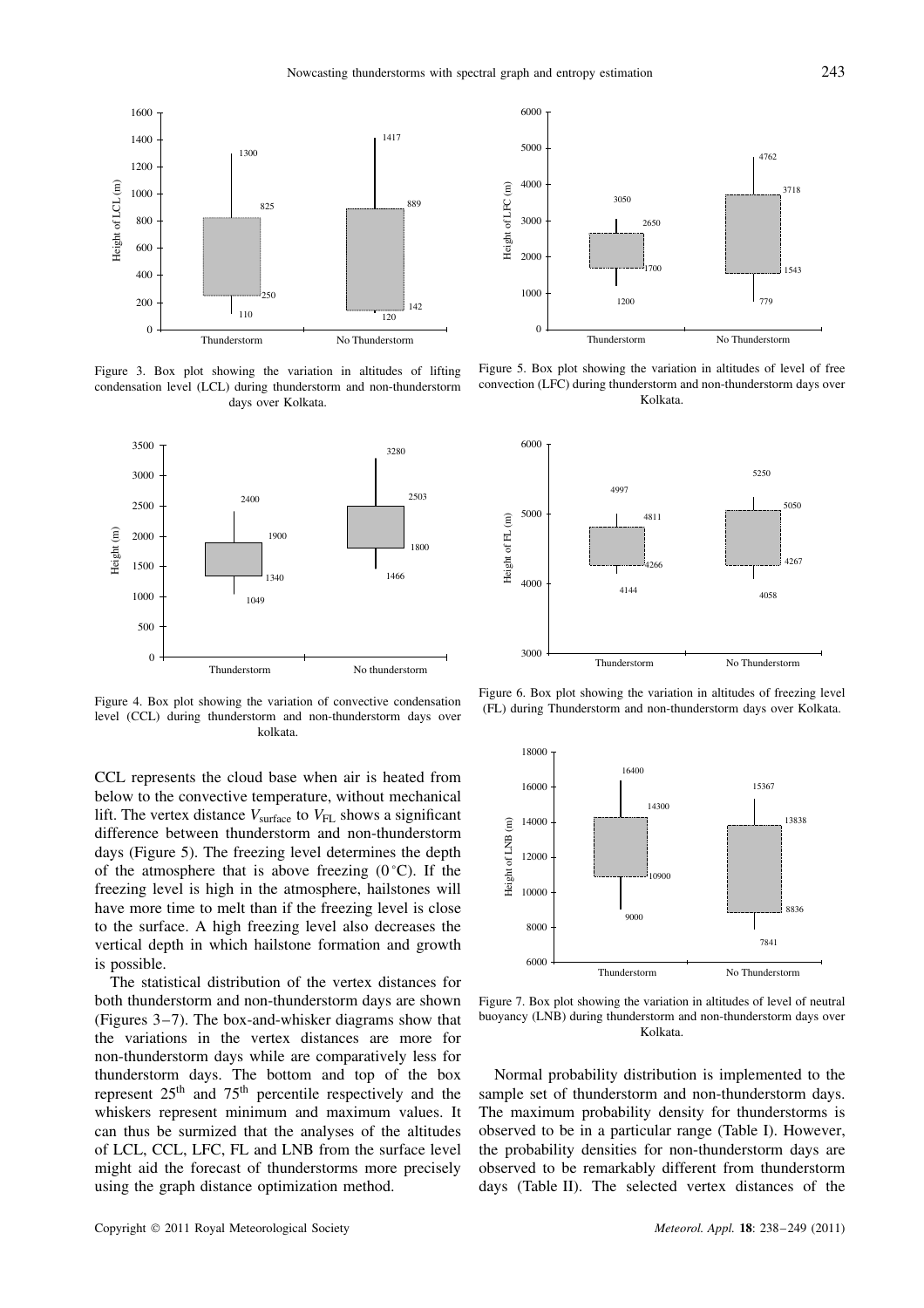parameters from the surface  $(V_{\text{surface}})$  (Table II) are very close to that of the observed vertex distances (Table I). Two distinct patterns are observed for vertex distances, surface to CCL, surface to LFC, surface to FL and surface to LNB (Figures 4–7) for thunderstorms and nonthunderstorm days. However, there is hardly any distinct pattern for the vertex distance, surface to LCL (Figure 3).

Two reference graphs, one for thunderstorms  $(G_{TS})$  and the other for non-thunderstorms  $(G<sub>NTS</sub>)$  are formed with the most probable vertex distances (Table II). Computation and analyses of the spectral distances reveal that the spectral distance  $[d(G, H)]$  between the reference graph  $(G<sub>TS</sub>)$  of thunderstorms and the graph corresponding to actual thunderstorms  $(H_{TS})$  is minimum. It indicates that the reference graph and the graph for actual occurrence are comparable. Further, the spectral distance  $[d(G, H)]$ between the reference graph  $(G<sub>NTS</sub>)$  of non-thunderstorm and the graph for an actual non-thunderstorm day  $(H<sub>NTS</sub>)$ is also observed to be minimum.

Estimation of the entropies of the 15 edges of the graph for all the thunderstorm days show a clear distinction between thunderstorms and non-thunderstorms (Figure 8). The entropies of the two categories of the events, thunderstorm and non-thunderstorm from 1997 to 2006 are subjected to normal probability distributaion analyses (Figure 8). It is observed that the maximum probability of the distance entropy before thunderstorms is about 1.09  $(\pm 0.11)$  and that of non-thunderstorms is 1.72  $(\pm 0.32)$ . The comparison gives a clear idea about the entropy distributions of two distinct categories (Figure 9). For non-thunderstorms, the entropy distributions shows a broad range, that is the standard deviation is higher (0.32) while in case of thunderstorms, the probability distribution of entropy shows a sharp peak with low standard deviation (0.11) (Figure 10). The lower entropy values for thunderstorms reveals that the uncertainity in the distances of the selected altitudes from the surface are less for thunderstorms days than that of the non-thunderstorm days. Thus, the entropy estimation and spectral distance analyses provide better predictability of the prevalence of thunderstorm and its intensity.

#### **4. Validation with observation**

The new approach of graph spectral distance and entropy estimation for predicting the occurrence of thunderstorms and its severity is validated with the real time Doppler Weather Radar products, satellite imageries and Indian Meteorological Department (IMD) observations (Table III). Figure 11 represents the INSAT (KALPANA-1) hourly IR images of intense convective cloud development with cloud-top temperature and advancement towards Kolkata on 15 May 2009. The cloud-top temperature was recorded to be −70 °C. Graph spectral distance and entropy analyses provide some clear information about the upcoming event seven hours before the squall appears over Kolkata. The INSAT (KALPANA-1) hourly IR image of intense convective cloud development and advancement towards Kolkata on 19 May 2007



Figure 8. The entropy of distance graph for thunderstorm and non-thunderstorm days over Kolkata. - : thunderstorm; ----: no thunderstorm.



Figure 9. Diagram showing the probability distributions of the entropy values for thunderstorm and non-thunderstorm days.  $\frac{1}{\sqrt{1-\frac{1}{n}}}$  thunderstorm;  $---:$  no thunderstorm.



Figure 10. Box plot showing the variation in the distance entropy during thunderstorms and non-thunderstorm days over Kolkata.

is shown in Figure 12. Figure 13 represents the Doppler imageries of sequential advancement (clockwise from top left) of squall line towards Kolkata on 26 April 2007. It is observed that in all the above 3 days the vertex distances (surface to LCL, surface to CCL surface to LFC, surface to FL and surface to LNB) are within the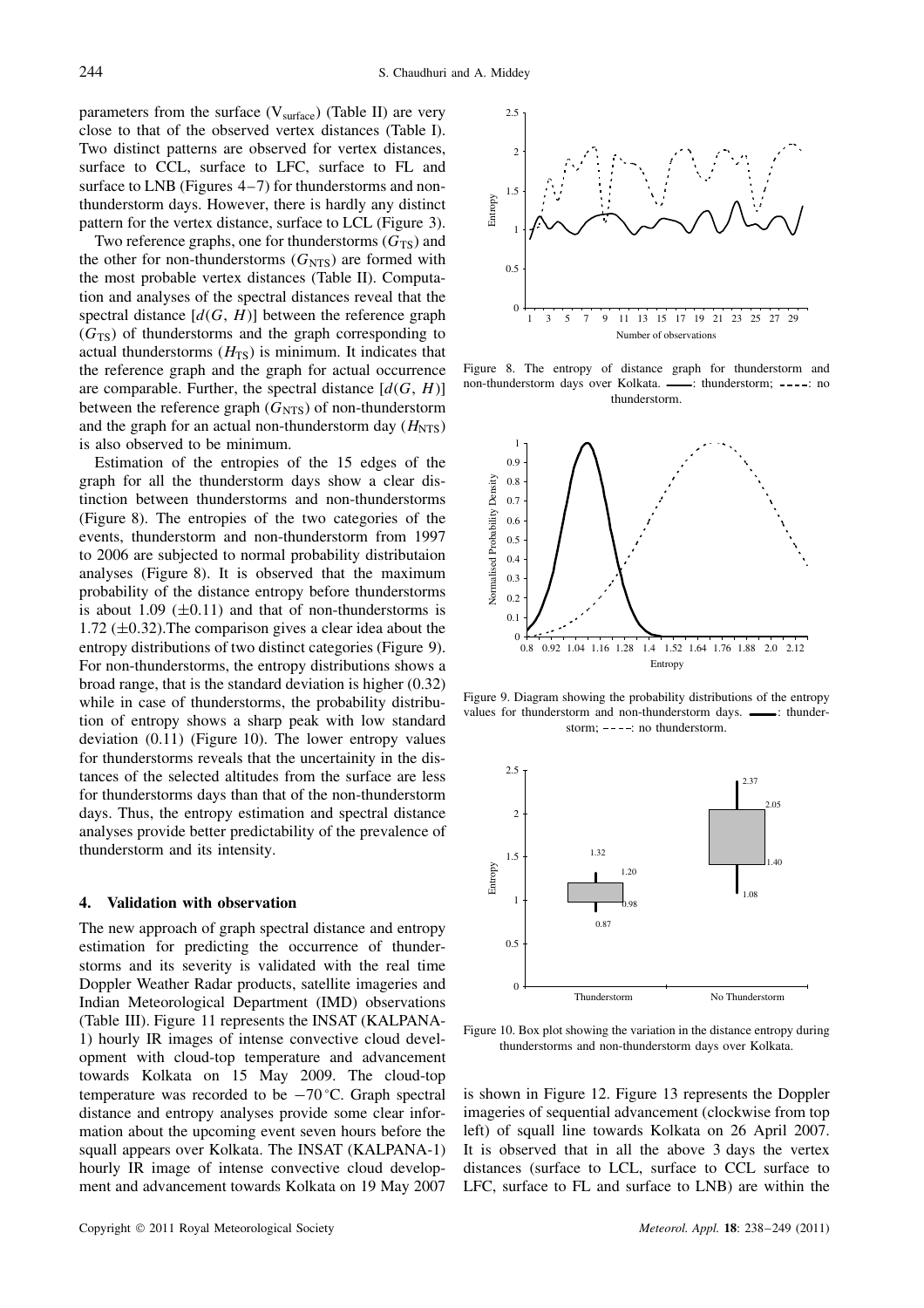

Figure 11. INSAT (KALPANA-1) Satellite IR Images (a, b, c and d) showing the advancement of squall with cloud top temperature contour towards Kolkata (clockwise from top left) on 15 May 2009 (a validation day). This figure is available in colour online at wileyonlinelibrary.com/journal/met



Figure 12. INSAT (KALPANA-1) hourly IR images (a, b, c and d) showing intense convective cloud development and advancement towards Kolkata on 19 May 2007 (a validation day).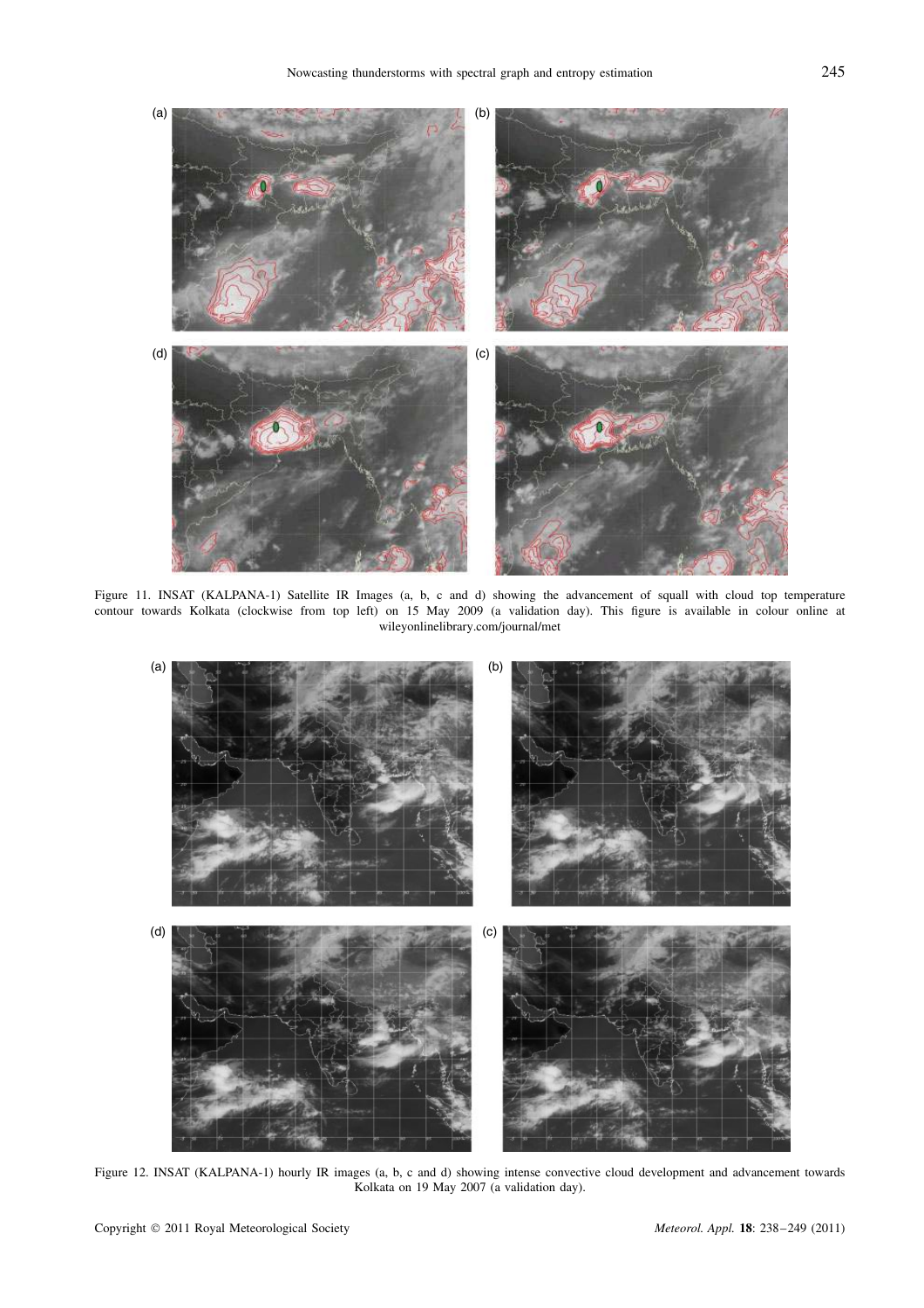

Figure 13. Doppler images (a, b, c and d) of sequential advancement of squall line towards Kolkata on 26 April 2007. This figure is available in colour online at wileyonlinelibrary.com/journal/met

given ranges (Figures 3–7). The result of the graph theoretic approach is validated with the Indian Meteorological Department (IMD) observation of 2007, 2008 and 2009 (Table III). The graph spectral distance and entropy estimation method fails to forecast the event on 12 May 2007. The event was overlooked by the graph spectral distance and entropy estimation method. IMD reports an ordinary thunderstorm on 12 May 2007 with wind speed  $52 \text{ km h}^{-1}$  and the present study method inferred that there will be no thunderstorm. The thunderstorm days from validation years are taken to compute different skill scores such as True Skill Statistic (TSS), Heidke Skill Score (HSS) and Yule's Q for the present forecast model. Table IV represents the contingency table for the skill score analysis. The TSS, HSS and Yule's Q are found to be 70, 70 and 94% respectively. However, the present graph theoretic approach provides 100% accurate forecast of severe thunderstorms, which is the main endeavour of the present study.

#### **5. Applicability and limitations**

The prevelence of thunderstorm over Kolkata can be sensed well before its occurrence with this new approach using graph spectral distance and entropy analysis. The distance analysis of important levels in the atmosphere seems to have more significance than CAPE/CIN analysis (Figure 2). If all the vertex distances and the intermediate distances are categorized well before the thunderstorm events and reference graphs  $(G_{TS}$  and  $G_{NTS}$ ) are constructed, then this approach can be applicable for any geographical location. Figure 14 represents variation of forecast accuracy with lead time. More than 95% accurate forecast is possible with a 6 h lead time. The occurrence of thunderstorms can be predicted with the accuracy of 98% when the lead time is 1 h. Further, with lead time 6 h the accuracy is observed to be 93% through the proposed method of entropy estimation and graph spectral distance computation. If the entropy estimation of the vertex distances is about 1.09  $(\pm 0.11)$  and the spectral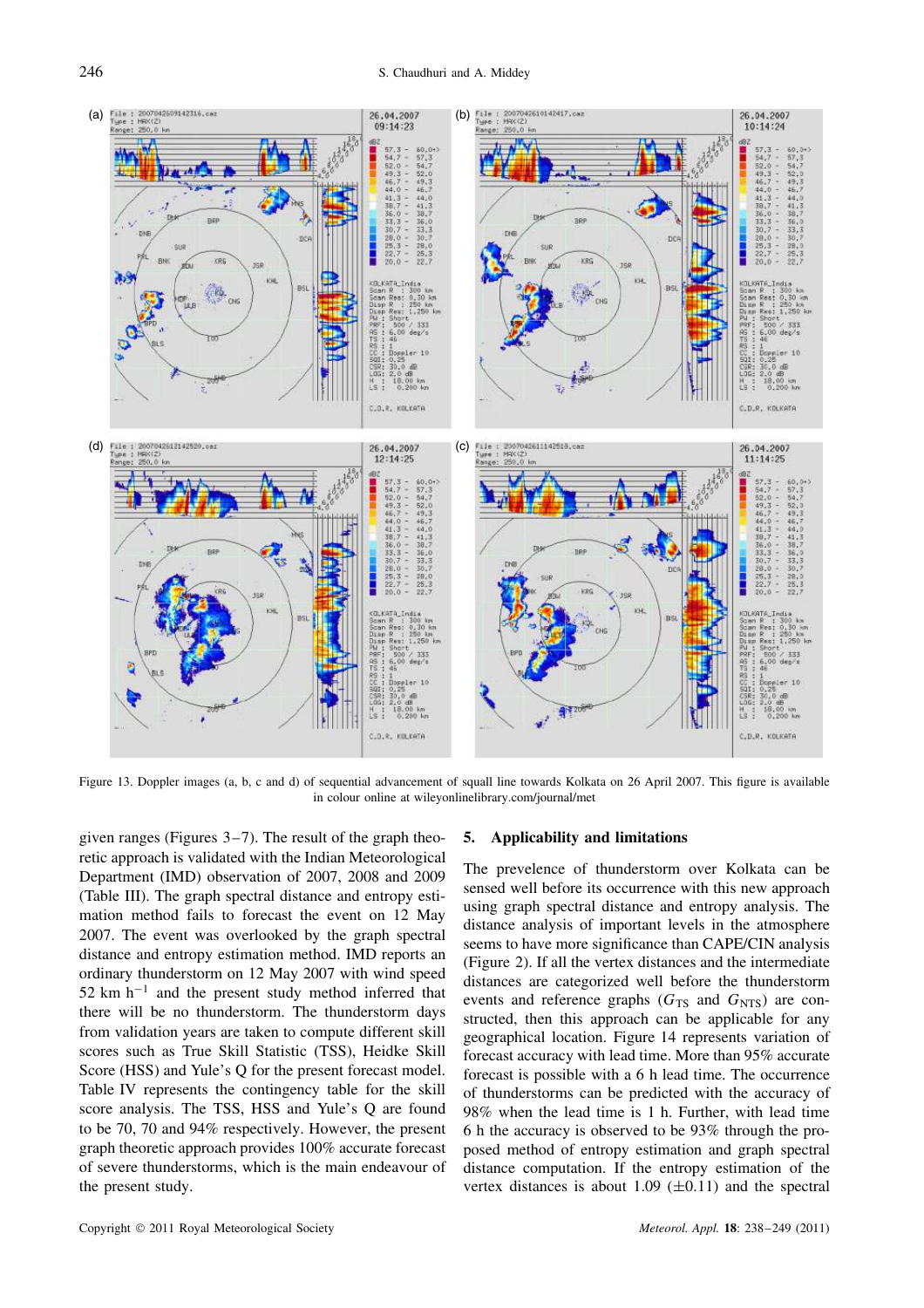

Figure 14. The variation of forecast accuracy with lead time.



Figure 15. The observed and predicted values of entropy for thunderstorm (TS) and non-thunderstorm (NTS) days during April–May for 2007, 2008 and 2009. - : observed; ---: predicted entropy of TS; : predicted entropy of NTS.

distance from the reference graph of thunderstorm day  $(G<sub>TS</sub>)$  is minimum on a particular day, then a warning for the occurrence of a thunderstorm can be issued. However, as the lead time increases, forecast accuracy decreases. There are several studies on the forecast of pre-monsoon thunderstorm that have been carried out over India. Ghosh *et al*. (2004) used Linear Discriminant Analysis (LDA) thechnique to classify thunderstorm and non-thunderstorm days over Kolkata (formerly Calcutta), India. However, no real time forecast of thunderstorms has been provided in the study. The discriminant analysis led to classify few selected, morning and afternoon thunderstorms with 53.33 and 42.20% accuracy and 20 variables. In the present study, more than 90% accurate forecasts are observed for thunderstorms with lead time 12 to 6 h. Ravi *et al*. (2006) applied a multiple regression method to give a potential forecast in probabilistic terms using nine predictors for pre-monsoon thunderstorms over Delhi, India. This was a potential method for operational use. However, the entropy estimation and spectral distance method have already been validated with



Figure 16. The prediction errors for thunderstorm and non-thunderstorm day forecast.



Figure 17. Implementation procedure to forecast thunderstorms over Kolkata with graph spectral distance entropy analysis.

the observation of India Meteorological Department for consecutive three years 2007, 2008 and 2009 (Figure 15). The prediction error is computed as:

$$
PE(\%) = \frac{\langle |y_{dp} - y_{da}| \rangle}{\langle y_{da} \rangle} \times 100 \tag{14}
$$

where,  $\langle \rangle$  denotes the average of test cases. The predicted and actual values of the parameters are denoted by  $y_{dn}$ and yda respectively. The results show that prediction errors for thunderstorm days and non-thunderstorm days are 3.5 and 5.8% respectively (Figure 16).

#### **6. Conclusion**

The present study using the statistical probability approach on graph vertex distances leads to the conclusion that the empirical range of vertex distances (surface to LCL, surface to CCL, surface to LFC, surface to FL and surface to LNB) obtained from 10 years (1997–2006) data during the pre-monsoon season (April-May) are acceptable. The method of distance entropy estimation and spectral distance analysis seems to be very useful for nowcasting thunderstorms of the pre-monsoon season over Kolkata (Figure 17).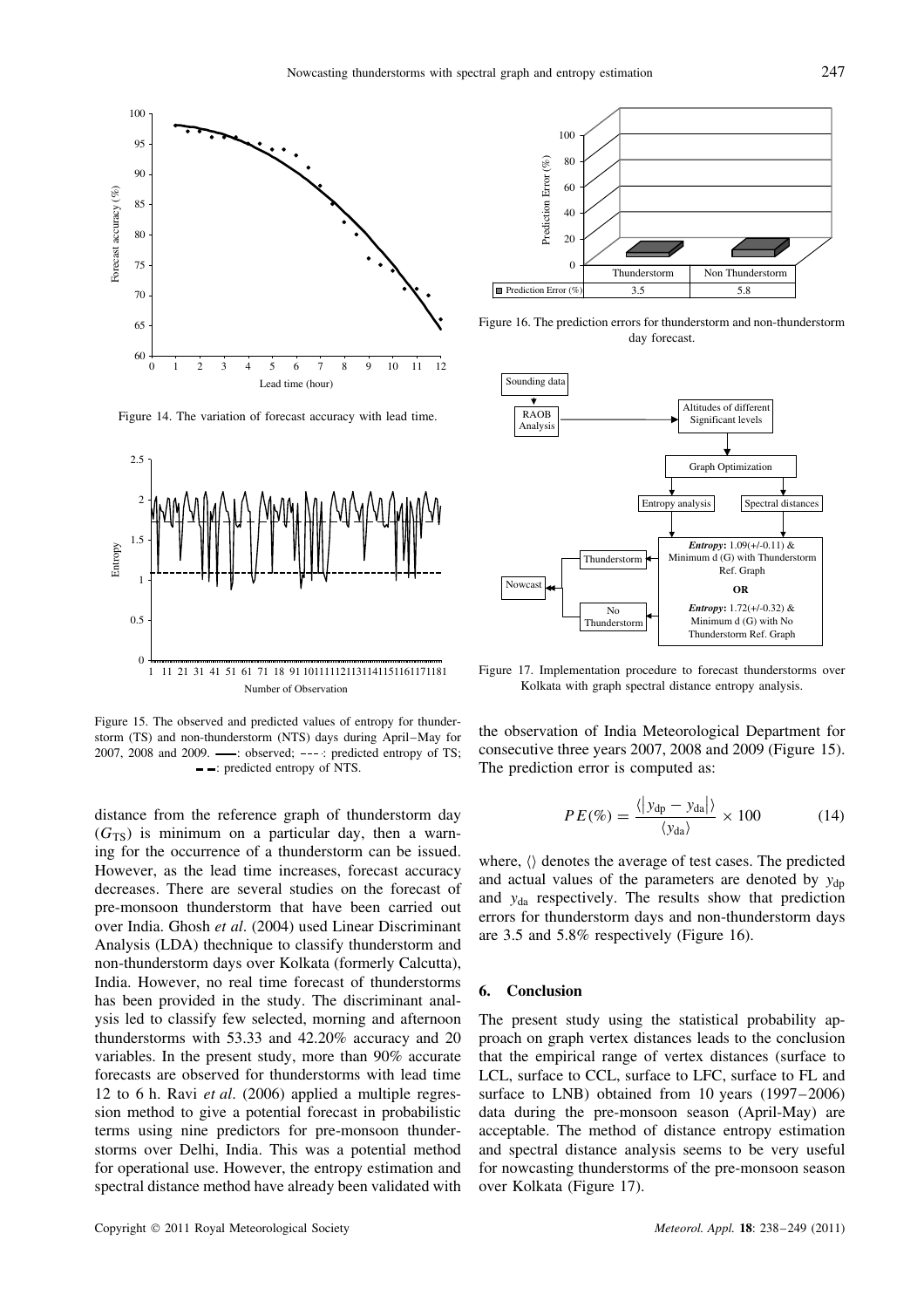#### **Acknowledgements**

The first author acknowledges the financial assistance provided by the Department of Science & Technology, Govt. of India for conducting the research and India Meteorological Department for providing the data and the record of thunderstorms. The authors would like to express special gratitude to the anonymous reviewers for their substantial remarks that increased the completeness and clarity of the manuscript. The contribution of the Editor, Dr Peter Burt, during final revision of the paper is greatly appreciated.

## **Appendix A.**

In the present study, different significant levels in the atmosphere like surface  $(v_1)$ , LCL  $(v_2)$ , CCL  $(v_3)$ , LFC  $(v_4)$ , FL  $(v_5)$ , and LNB  $(v_6)$  are taken as set of vertices and lines joining them are considered as edges. The distance values between the vertices are taken as weight of the edges. 24 April 2000 was a thunderstorm day and the arrangement selected vertices are shown in the diagram below (Figure A1) and its corresponding adjacency matrix (Equation (3)) is shown (Table A1). The adjacency matrix represents actual distance values between vertices.



Figure A1.

| Table A1. |  |  |
|-----------|--|--|
|           |  |  |

|            | Surface | LCL   | <b>CCL</b> | <b>LFC</b> | FL.  | <b>LNB</b> |
|------------|---------|-------|------------|------------|------|------------|
| Surface    | 0       | 360   | 215        | 545        | 4414 | 13 2 6 6   |
| LCL        | 360     | 0     | 145        | 185        | 4054 | 12906      |
| <b>CCL</b> | 215     | 145   | $\Omega$   | 330        | 4199 | 13051      |
| <b>LFC</b> | 545     | 185   | 330        | 0          | 3869 | 12721      |
| FL         | 4414    | 4054  | 4199       | 3869       | 0    | 8852       |
| <b>LNB</b> | 13 26 6 | 12906 | 13051      | 12721      | 8852 | 0          |
|            |         |       |            |            |      |            |

The normalized adjacency matrix can be obtained using Equation (8) and is shown below in Table A2.

Table A2.

|            | Surface | LCL.   | CCL.   | LFC.                 | FL.    | LNB    |
|------------|---------|--------|--------|----------------------|--------|--------|
| Surface    | 0.0000  | 0.0240 |        | 0.0143 0.0363 0.2943 |        | 0.8844 |
| LCL        | 0.0240  | 0.0000 | 0.0097 | 0.0123               | 0.2703 | 0.8604 |
| CCL        | 0.0143  | 0.0097 | 0.0000 | 0.0220               | 0.2799 | 0.8701 |
| <b>LFC</b> | 0.0363  | 0.0123 | 0.0220 | 0.0000               | 0.2579 | 0.8481 |
| FL         | 0.2943  | 0.2703 | 0.2799 | 0.2579               | 0.0000 | 0.5901 |
| <b>LNB</b> | 0.8844  | 0.8604 | 0.8701 | 0.8481               | 0.5901 | 0.0000 |
|            |         |        |        |                      |        |        |

Using the above normalized distance values between graph vertices, distance entropy is calculated (Equation (9)).

#### **References**

- Abraham A, Philip NS, Joseph B. 2001. Will we have a wet summer? Long term rain forecasting using Soft Computing models. In *Modeling and Simulation 2001, Publication of the Society for Computer Simulation International*, Kerchoffs EJH, Snorek M (eds). Prague: Czech Republic; 1044–1048.
- Anderson JL. 1996. A method for producing and evaluating probabilistic forecasts from ensemble model integrations. *Journal of Climate* **9**: 1518–1530.
- Baldi M, Dalu GA, Pielke RA. 2008. Vertical Velocities and Available Potential Energy Generated by Landscape Variability-Theory. *Journal of Applied Meteorology and Climatology* **47**(2):  $397 - 410$ .
- Benjamin R, Paul K, George Y, Steven G, Richard G, Jeremy R. 2007. A fingerprinting technique for major weather events. *Journal of Applied Meteorology and Climatology* **46**(7): 1053–1066.
- Biggs N. 1993. *Algebraic Graph Theory*. Cambridge Mathematical Library.
- Byers HR, Braham RR Jr. 1949. *The Thunderstorm*. U.S. Government Printing Office; 287.
- Chaudhuri S. 2006. Predictability of chaos inherent in the occurrence of severe thunderstorms. *Advances in Complex Systems* **9**: 1–9.
- Chaudhuri S. 2007. Chaotic graph theory approach for identification of convective available potential energy (CAPE) patterns required for the genesis of severe thunderstorm. *Advances in Complex Systems* **10**: 413–422.
- Chaudhuri S. 2008a. Identification of the level of downdraft formation during severe thunderstorms: a frequency domain analysis. *Meteorology and Atmospheric Physics* **102**: 123–129.
- Chaudhuri S. 2008b. Preferred type of cloud in the genesis of severe thunderstorms – a soft computing approach. *Atmospheric Research* **88**: 149–156.
- Chaudhuri S. 2010. Convective energies in forecasting severe thunderstorms with one hidden layer neural net and variable learning rate back propagation algorithm. *Asia – Pacific Journal of Atmospheric Sciences* **46**(2): 173–183.
- Chaudhuri S, Middey A. 2009. Applicability of bipartite graph model for thunderstorms forecast over Kolkata. *Advances in Meteorology* **2009**: 1–12.
- Charba JP. 1979. Two to six hour severe local storm probabilities, an operational forecasting system. *Monthly Weather Review* **107**: 268–282.
- Chung F. 1992. *Spectral Graph Theory*. American Mathematical Society.
- Comric AC. 1997. Comparing neural networks and regression models for ozone forecasting. *Journal of Air and Waste Management Association* **47**: 653–663.
- El-Ghoul M. 2002. The most general set and chaos graph, chaos. *Solitons and Fractals, UK* **18**: 833–838.
- Ghosh S, Sen PK, De UK. 2004. Classification of thunderstorm and non-thunderstorm days in Calcutta (India) on the basis of linear discriminant analysis. *Atm´osfera* **17**: 1–12.
- Jacovides CP, Yonetani T. 1990. An evaluation of Stability indices for thunderstorm prediction in Greater Cyprus. *Weather and Forecasting* **5**(4): 559–569.
- Johns RH, Doswell CA. 1992. Severe local storms forecasting. *Weather and Forecasting* **7**: 588–612.